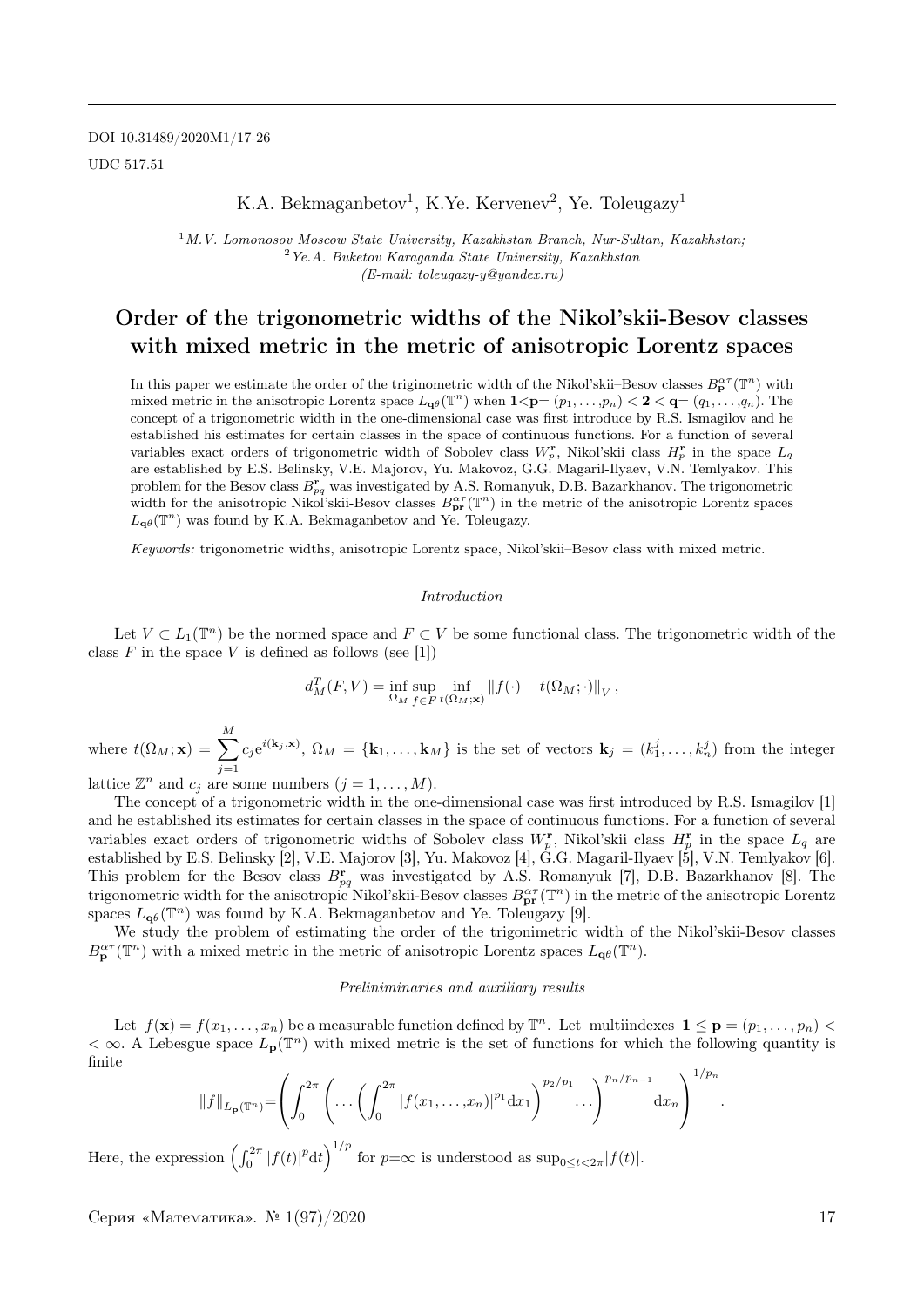For the function  $f \in L_{\mathbf{p}}(\mathbb{T}^n)$  we denote

$$
\Delta_{\mathbf{s}}(f, \mathbf{x}) = \sum_{\mathbf{k} \in \rho(\mathbf{s})} a_{\mathbf{k}}(f) e^{i(\mathbf{k}, \mathbf{x})},
$$

where  ${a_{\mathbf{k}}(f)}_{\mathbf{k}\in\mathbb{Z}^n}$  are Fourier coefficients of the function f with respect to the multiple trigonometric system  $\rho(\mathbf{s}) = \{\mathbf{k} = (k_1, \ldots, k_n) \in \mathbb{Z}^n : 2^{s_i-1} \leq |k_i| < 2^{s_i}, i = 1, \ldots, n\}, \ (\mathbf{k}, \mathbf{x}) = \sum_{j=1}^n k_j x_j$  – inner product.

Let  $0 < \alpha = (\alpha_1, \ldots, \alpha_n) < \infty$ ,  $0 < \tau = (\tau_1, \ldots, \tau_n) \leq \infty$ . The class of Nikol'skii-Besov  $B_{\mathbf{p}}^{\alpha \tau}(\mathbb{T}^n)$  with a mixed metric is the set of functions f from  $L_p(\mathbb{T}^n)$  for which the following inequality holds

$$
||f||_{B_{\mathbf{p}}^{\alpha^{\tau}}(\mathbb{T}^n)} = \bigg\| \Big\{ \mathbf{2}^{(\alpha, s)} \|\triangle_{\mathbf{s}}(f, \cdot\,)\|_{L_{\mathbf{p}}(\mathbb{T}^n)} \Big\}_{\mathbf{s}\in \mathbb{Z}^n_+} \bigg\|_{l_{\tau}} \leq 1,
$$

where  $\|\cdot\|_{l_{\tau}}$  is the norm of discrete Lebesgue space  $l_{\tau}$  with a mixed metric.

Let  $f(\mathbf{x}) = f(x_1, \ldots, x_n)$  be a measurable function defined on  $\mathbb{T}^n$ . We denote by  $f^*(\mathbf{t}) = f^{*_1, \ldots, *_n}(t_1, \ldots, t_n)$ the function obtained by applying to the first nonicreasing permutation, successively with respect to the variables  $x_1, \ldots, x_n$  for fixed other variables.

Let multiindexes  $\mathbf{q} = (q_1, \ldots, q_n)$ ,  $\theta = (\theta_1, \ldots, \theta_n)$  satisfy the conditions: if  $0 < q_j < \infty$ , then  $0 < \theta_j \leq \infty$ , if  $q_j = \infty$ , then  $\theta_j = \infty$  for every  $j = 1, \ldots, n$ . An anisotropic Lorentz space  $L_{\mathbf{q}\theta}(\mathbb{T}^n)$  is the set of functions for which the following quantity is finite

$$
||f||_{L_{\mathbf{q},\theta}(\mathbb{T}^n)} = \left(\int_0^{2\pi} \ldots \left(\int_0^{2\pi} \left(t_1^{1/q_1} \ldots t_n^{1/q_n} f^{*1,\ldots,*n}(t_1,\ldots,t_n)\right)^{\theta_1} \frac{dt_1}{t_1}\right)^{\theta_2/\theta_1} \ldots \frac{dt_n}{t_n}\right)^{1/\theta_n}.
$$

Let  $\Omega_M$  be a set containing at most M vectors  $\mathbf{k} = (k_1, \ldots, k_n) \in \mathbb{Z}^n$ .

Lemma 1 [10]. Let  $2 < q < \infty$ . Then for any trigonometric polynomial

$$
P(\Omega_M, \mathbf{x}) = \sum_{j=1}^M e^{i(\mathbf{k}^j, \mathbf{x})}
$$

and for any number  $N \leq M$  there exists a trigonometric polynomial  $P(\Omega_N, \mathbf{x})$  containing at most N harmonics and such that

$$
||P(\Omega_M, \cdot) - P(\Omega_N, \cdot)||_{L_\mathbf{q}(\mathbb{T}^n)} \leq CMN^{-1/2},
$$

moreover  $\Omega_N \subset \Omega_M$  and all coefficients  $P(\Omega_N, \mathbf{x})$  are the same and do not exceed  $MN^{-1}$ .

Corollary 1 [11]. Let  $2 < q = (q_1, \ldots, q_n) \leq \infty$ ,  $0 < \theta = (\theta_1, \ldots, \theta_n) \leq \infty$ . Then for any trigonometric polynomial

$$
P(\Omega_M, \mathbf{x}) = \sum_{j=1}^M e^{i(\mathbf{k}^j, \mathbf{x})}
$$

and for any number  $N \leq M$  there exists a trigonometric polynomial  $P(\Omega_N, \mathbf{x})$  containing at most N harmonics and such that

$$
||P(\Omega_M, \cdot) - P(\Omega_N, \cdot)||_{L_{\mathbf{Q}^{\theta}}(\mathbb{T}^n)} \leq CMN^{-1/2},
$$

moreover  $\Omega_N \subset \Omega_M$  and all coefficients  $P(\Omega_N, \mathbf{x})$  are the same and do not exceed  $MN^{-1}$ .

For any  $\mathbf{s} \in \mathbb{Z}_+^n$  we consider a linear operator

$$
(T_{N_{\mathbf{s}}}f) (\mathbf{x}) = f(\mathbf{x}) * \left( \sum_{\mathbf{k} \in \rho(\mathbf{s})} e^{i(\mathbf{k}, \mathbf{x})} - t(\Omega_{N_{\mathbf{s}}}, \mathbf{x}) \right),
$$

where  $t(\Omega_{N_s}, \mathbf{x})$  is a trigonometric polynomial from Corollary 1, which is approaching the «block»  $t_{s}(\mathbf{x}) = \sum e^{i(\mathbf{k}, \mathbf{x})}.$ 

 $\mathbf{k} \in \rho(\mathbf{s})$ 

Lemma 2. Let  $1 < p < 2$ , the multiindex  $q = (q_1, \ldots, q_n)$  be such that  $2 < q_j < p'$  for all  $j = 1, \ldots, n$  and  $0 < \theta = (\theta_1, \ldots, \theta_n) \leq \infty$ . Then the norm operator  $T_{N_s}$  acting from  $L_p(\mathbb{T}^n)$  to  $\tilde{L}_{q\theta}(\mathbb{T}^n)$  satisfies the following inequality

$$
\|T_{N_{\mathbf{s}}}\|_{L_{\mathbf{p}}(\mathbb{T}^n)\rightarrow L_{\mathbf{q}\theta}(\mathbb{T}^n)} \leq C_1 2^{(1,\mathbf{s})} N_{\mathbf{s}}^{-(1/2+1/\mathbf{p}')}.
$$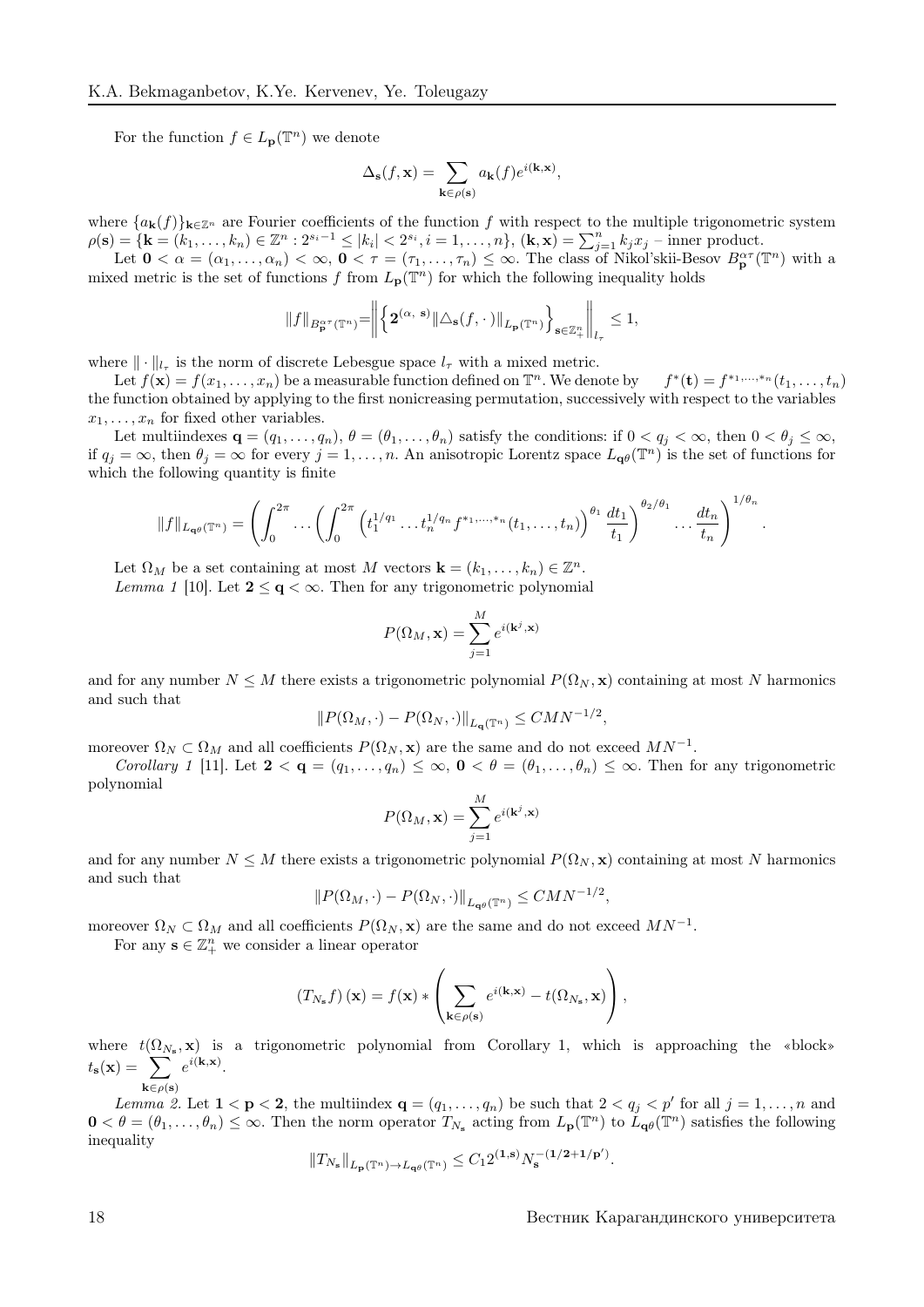*Proof.* Taking into account that the coefficients of the polynomial  $t(\Omega_{N_s}, \mathbf{x})$  are the same and do not exceed  $2^{(1,s)}N_s^{-1}$  by Parseval's equality we have

$$
||T_{N_{\mathbf{s}}}||_{L_2(\mathbb{T}^n)\to L_2(\mathbb{T}^n)} \leq C_1 2^{(1,\mathbf{s})} N_{\mathbf{s}}^{-1}.
$$
 (1)

Further, using the generalized Minkowski's inequalities and Corollary 1 we can write

$$
\|T_{N_{{\bf s}}}f\|_{L_{{\bf q}^*\theta^*}(\mathbb{T}^n)}\leq \|f\|_{L_1(\mathbb{T}^n)}\left\|\sum_{{\bf k}\in \rho({\bf s})}e^{i({\bf k},\cdot)}-t(\Omega_{N_{{\bf s}}},\cdot)\right\|_{L_{{\bf q}^*\theta^*}(\mathbb{T}^n)}\leq C_22^{(1,{\bf s})}N_{{\bf s}}^{-1/2}\|f\|_{L_1(\mathbb{T}^n)}.
$$

Therefore, by definition,  $||T_{N_{s}}||_{L_{1}(\mathbb{T}^{n})\rightarrow L_{\mathbf{q}^{*}\theta^{*}}(\mathbb{T}^{n})}$  we find

$$
||T_{N_{\mathbf{s}}}||_{L_1(\mathbb{T}^n)\to L_{\mathbf{q}^*\theta^*}(\mathbb{T}^n)} \le C_2 2^{(1,\mathbf{s})} N_{\mathbf{s}}^{-1/2}.
$$
 (2)

Further, using the Riesz-Thorin interpolation theorem for Lebegue spaces and anisotropic Lorentz spaces, we obtain

$$
||T_{N_{s}}||_{L_{1}(\mathbb{T}^{n})\to L_{\mathbf{q}^{*}\theta^{*}}(\mathbb{T}^{n})} \leq ||T_{N_{s}}||_{L_{2}(\mathbb{T}^{n})\to L_{2}(\mathbb{T}^{n})}^{1-\lambda} ||T_{N_{s}}||_{L_{1}(\mathbb{T}^{n})\to L_{\mathbf{q}^{*}\theta^{*}}(\mathbb{T}^{n})},
$$
\n(3)

where  $0 < \lambda < 1$  and  $1/p = (1 - \lambda)/2 + \lambda/1$ ,  $1/q = (1 - \lambda)/2 + \lambda/q^*$  and  $1/\theta = (1 - \lambda)/2 + \lambda/\theta^*$ .

By substuting (1) and (2) to (3) and performing elementary transformations, we reccieve at the required estimate with the additional condition  $\mathbf{0} < \theta = (\theta_1, \dots, \theta_n) < \mathbf{p}' = (p', \dots, p')$ . For the remaining values of the parameters  $\theta = (\theta_1, \dots, \theta_n)$  the validy of the assertion follows from the embedding  $L_{\mathbf{q}\theta_1}(\mathbb{T}^n) \hookrightarrow L_{\mathbf{q}\theta_2}(\mathbb{T}^n)$  for  $0 < \theta_1 = (\theta_1^1, \ldots, \theta_n^1) \le \theta_2 = (\theta_1^2, \ldots, \theta_n^2) \le \infty.$ 

Let us formulate a special case of the embedding theorem from E.D. Nursultanov's paper ([12]) as a Lemma. Lemma 3 [12]. Let  $1 \leq \mathbf{p} = (p_1, \ldots, p_n) < \mathbf{q} = (q_1, \ldots, q_n) < \infty$ ,  $0 < \tau = (\tau_1, \ldots, \tau_n) \leq \infty$  and  $\alpha = 1/\mathbf{p} - 1/\mathbf{q}$ , then

$$
B_{\mathbf{p}}^{\alpha \tau}(\mathbb{T}^n) \hookrightarrow L_{\mathbf{q} \tau}(\mathbb{T}^n).
$$

Furthermore we need the following sets

$$
Y^{n}(N,\gamma) = \left\{ \mathbf{s} = (s_{1},...,s_{n}) \in \mathbb{Z}_{+}^{n} : \sum_{j=1}^{n} \gamma_{j} s_{j} \geq N \right\},
$$

$$
\aleph^{n}(N,\gamma) = \left\{ \mathbf{s} = (s_{1},...,s_{n}) \in \mathbb{Z}_{+}^{n} : \sum_{j=1}^{n} \gamma_{j} s_{j} = N \right\}.
$$

Lemma 4 [13]. Let  $n \in \mathbb{N}$ ,  $n \geq 2$ ,  $0 < \gamma' = (\gamma'_1, \ldots, \gamma'_n) \leq \gamma = (\gamma_1, \ldots, \gamma_n) < \infty$ ,  $\delta > 0$  and  $0 < \varepsilon = (\varepsilon_1, \ldots, \varepsilon_n) \leq \infty$ . Then

$$
\left\| \left\{ 2^{-\delta(\gamma,\ s)} \right\}_{s \in Y^n(N,\ \gamma')} \right\|_{l_\varepsilon(\mathbb{Z}_+^n)} \leq C 2^{-\delta \eta N} N^{\sum_{j \in A \setminus \{j_1\}} 1/\varepsilon_j},
$$

where  $\eta = \min\{\gamma_j/\gamma'_j : j = 1, ..., n\}, A = \{j : \gamma_j/\gamma'_j = \eta, j = 1, ..., n\}, j_1 = \min\{j : j \in A\}.$ Lemma 5 [13]. Let  $n \in \mathbb{N}$ ,  $n \ge 2$ ,  $0 < \gamma = (\gamma_1, \ldots, \gamma_n) < \infty$ ,  $\delta \in \mathbb{R}$  and  $0 < \varepsilon = (\varepsilon_1, \ldots, \varepsilon_n) \le \infty$ . Then

$$
\left\| \left\{ 2^{-\delta(\gamma,\; \mathbf{s})} \right\}_{\mathbf{s} \in \aleph^n(N,\; \gamma')} \right\|_{l_{\varepsilon}(\mathbb{Z}_+^n)} \asymp 2^{-\delta N} N^{\sum_{j=2}^n 1/\varepsilon_j}.
$$

#### Main result

The main result of this paper includes:

Theorem 1. Let  $1 < p = (p_1, \ldots, p_n) < 2 < q = (q_1, \ldots, q_n) < p'_0 = (p'_0, \ldots, p'_0), p_0 = \max\{p_j : j = q_j\}$  $= 1, \ldots, n$ ,  $1 \leq \tau = (\tau_1, \ldots, \tau_n), \theta = (\theta_1, \ldots, \theta_n)$  and  $\alpha = (\alpha_1, \ldots, \alpha_n)$  be such that  $\alpha_j > 1 + 1/p_j - 1/p_0$ for all  $j = 1, ..., n$ . Let  $\zeta = \min{\{\alpha_j - 1/p_j + 1/q_j : j = 1, ..., n\}}$ ,  $D = \{j = 1, ..., n : \alpha_j - 1/p_j + 1/q_j = \zeta\}$ ,  $j_1 = \min\{j : j \in D\}, q_j = q_{j_1} \text{ for all } j \in D \text{ and } q_j \ge q_{j_1} \text{ for all } j \notin D.$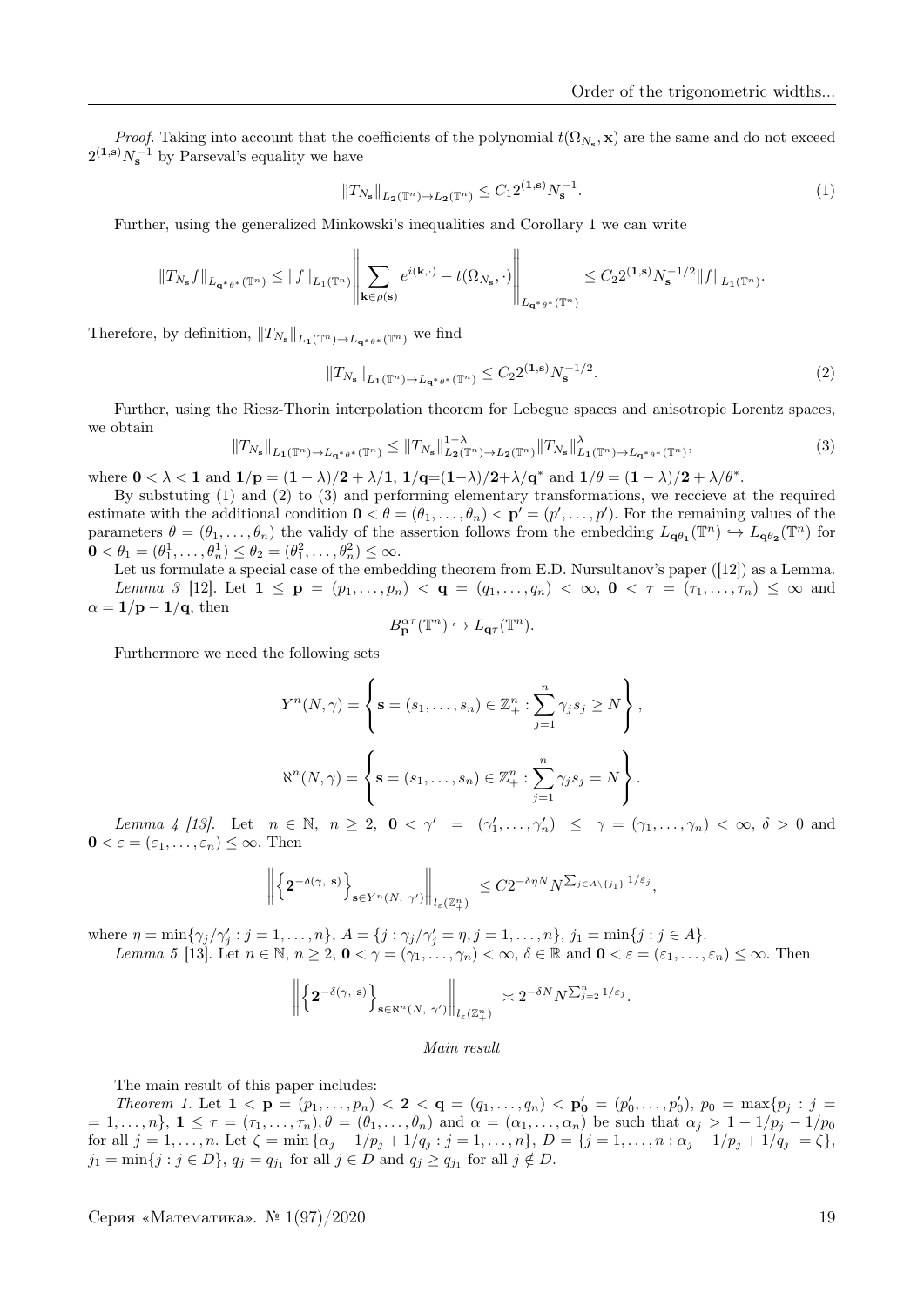Then the following relation holds

$$
d_M^T(B_{\mathbf{p}}^{\alpha\tau}(\mathbb{T}^n), L_{\mathbf{q}\theta}(\mathbb{T}^n)) \asymp M^{-(\alpha_{j_1}-1/p_{j_1}+1/2)}(\log M)^{(|D|-1)(\alpha_{j_1}-1/p_{j_1}+1/2)+\sum_{j\in D\setminus\{j_1\}}(1/2-1/\tau_j)}.
$$
 (4)

where  $|D|$  is amount of elements of the set  $D, a_{+} = \max\{a; 0\}.$ 

*Proof.* Let  $f \in B_{\mathbf{p}}^{\alpha \tau}(\mathbb{T}^n)$ . For any natural number M there exists the natural number m such that  $M \approx 2^m m^{(|D|-1)}$ . We will seek an approximating polynomial  $P(\Omega_M, \mathbf{x})$  in the following form

$$
P\left(\Omega_M; \mathbf{x}\right) = \sum_{\left(\gamma', \mathbf{s}\right)} \triangle_{\mathbf{s}}(f, \mathbf{x}) + \sum_{m \leq \left(\gamma', \mathbf{s}\right) < \beta m} t\left(\Omega_{N_\mathbf{s}}; \mathbf{x}\right) * \triangle_{\mathbf{s}}(f, \mathbf{x}),\tag{5}
$$

where

$$
\beta = \left(\alpha_{j_1} - 1/p_{j_1} + 1/2 - \frac{\log m}{m} \sum_{j \in D \setminus \{j_1\}} \left( (1/2 - 1/\tau_j)_+ - (1/\theta_j - 1/\tau_j)_+ \right) \right) / (\alpha_{j_1} - 1/p_{j_1} + 1/q_{j_1}),
$$

 $\gamma_j = (\alpha_j - 1/p_j + 1/q_j)/(\alpha_{j_1} - 1/p_{j_1} + 1/q_{j_1}), j = 1, \ldots, n, \gamma'_j = \gamma_j \text{ for } j \in D \text{ and } 1 < \gamma'_j < \gamma_j \text{ for } j \notin D.$  The polynomials  $t(\Omega_{N_s}, \mathbf{x})$  are chosen for every "block"  $t_s(\mathbf{x}) = \sum_{\Omega}$  $\mathbf{k} \in \rho(\mathbf{s})$  $e^{i(\mathbf{k},\mathbf{x})}$  according to Corollary 1 and numbers

.

$$
N_{\mathbf{s}} = \left[ 2^{(\alpha_{j_1} - 1/p_{j_1} + 1/p_0)m} 2^{-(\alpha - 1/\mathbf{p} + 1/p_0 - 1, \mathbf{s})} \right]
$$
  
Note that according to Lemma 4

Note that according to Lemma 4

$$
\sum_{m \le (\gamma', \mathbf{s}) < \beta m} N_{\mathbf{s}} = 2^{(\alpha_{j_1} - 1/p_{j_1} + 1/p_0)m} \sum_{m \le (\gamma', \mathbf{s}) < \beta m} 2^{-(\alpha - 1/\mathbf{p} + 1/p_0 - 1, \mathbf{s})} \le
$$
\n
$$
\le 2^{(\alpha_{j_1} - 1/p_{j_1} + 1/p_0)m} \left\| \left\{ 2^{-(\alpha - 1/\mathbf{p} + 1/p_0 - 1, \mathbf{s})} \right\}_{\mathbf{s} \in Y^n(m, \gamma')} \right\|_{l_1} \le
$$
\n
$$
\le 2^{(\alpha_{j_1} - 1/p_{j_1} + 1/p_0)m} 2^{-(\alpha_{j_1} - 1/p_{j_1} + 1/p_0)m} m^{(|D|-1)} = 2^m m^{(|D|-1)} \asymp M,
$$

so that  $(\alpha_j - 1/p_j + 1/p_0 - 1)/(\alpha_{j_1} - 1/p_{j_1} + 1/p_0 - 1) > \gamma'_j$  at  $j \notin D$ .

Moreover according to equality (5) and Minkowski's inequality we have

$$
\left\Vert f\left(\cdot\right)-P\left(\Omega_{M};\cdot\right)\right\Vert _{L_{\mathbf{q}\theta}\left(\mathbb{T}^{n}\right)}\leq
$$

$$
\leq C_1 \left( \left\| \sum_{m \leq (\gamma', \mathbf{s}) < \beta m} (\Delta_{\mathbf{s}}(f, \cdot) - \Delta_{\mathbf{s}}(f, \cdot) * t(\Omega_{N_{\mathbf{s}}}; \cdot)) \right\|_{L_{\mathbf{q}\theta}(\mathbb{T}^n)} + \left\| \sum_{(\gamma', \mathbf{s}) \geq \beta m} \Delta_{\mathbf{s}}(f, \cdot) \right\|_{L_{\mathbf{q}\theta}(\mathbb{T}^n)} \right) =
$$
  
=  $C_1 (I_1(f) + I_2(f)).$  (6)

Firstly we estimate  $I_2(f)$ . By Lemma 3 we have

$$
I_2(f) \le C_2 \left\| \left\{ 2^{(1/\mathbf{p}-1/\mathbf{q},\mathbf{s})} \|\Delta_{\mathbf{s}}\left(f,\cdot\right)\|_{L_{\mathbf{p}}\left(\mathbb{T}^n\right)} \right\}_{\mathbf{s}\in Y^n(\beta m,\gamma')} \right\|_{l_{\theta}} \le I_3(f). \tag{7}
$$

According to Hölder's inequality with parameters  $1/\theta=1/\tau+1/\varepsilon$ , where  $1/\varepsilon=(1/\theta-1/\tau)_{+}$  and Lemma 4, taking into account that  $\gamma' \leq \gamma$  we find

$$
I_3(f) = \left\| \left\{ 2^{(\alpha,\mathbf{s})} \|\Delta_{\mathbf{s}}(f,\cdot)\|_{L_{\mathbf{p}}(\mathbb{T}^n)} \cdot 2^{-\left(\alpha_{j_1}-1/p_{j_1}+1/q_{j_1}\right)(\gamma,\mathbf{s})} \right\}_{\mathbf{s}\in Y^n(\beta m,\gamma')} \right\|_{l_{\theta}} \le
$$
  

$$
\leq \left\| \left\{ 2^{(\alpha,\mathbf{s})} \|\Delta_{\mathbf{s}}(f,\cdot)\|_{L_{\mathbf{p}}(\mathbb{T}^n)} \right\}_{\mathbf{s}\in Y^n(\beta m,\gamma')} \right\|_{l_{\tau}} \times
$$
  

$$
\times \left\| \left\{ 2^{-(\alpha_{j_1}-1/p_{j_1}+1/q_{j_1})(\gamma,\mathbf{s})} \right\}_{\mathbf{s}\in Y^n(\beta m,\gamma')} \right\|_{l_{\varepsilon}} \leq
$$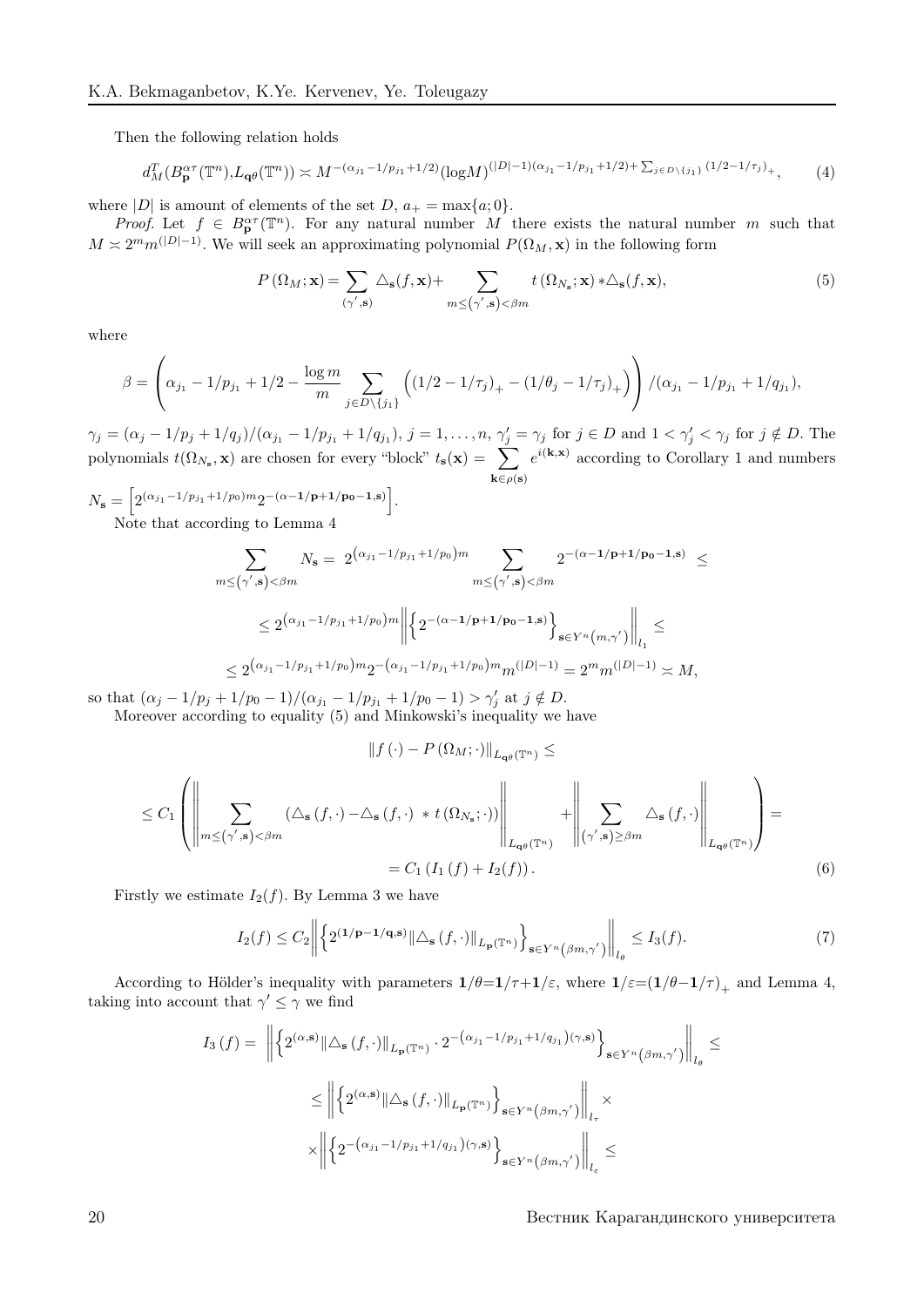$$
\leq C_3 \|f\|_{B_{\mathbf{p}}^{\alpha\tau}(\mathbb{T}^n)} \cdot 2^{-\left(\alpha_{j_1}-1/p_{j_1}+1/q_{j_1}\right)\beta m} m^{\sum_{j\in D\backslash\{j_1\}}1/\varepsilon_j} \leq
$$
  

$$
\leq C_3 2^{-\left(\alpha_{j_1}-1/p_{j_1}+1/q_{j_1}\right)\beta m} m^{\sum_{j\in D\backslash\{j_1\}}\left(1/\theta_j-1/\tau_j\right)}.
$$

$$
(8)
$$

Inserting (8) into (7) we have

$$
I_2 \leq C_4 2^{-\left(\alpha_{j_1} - 1/p_{j_1} + 1/q_{j_1}\right)\beta m} m^{\sum_{j \in D \setminus \{j_1\}} (1/\theta_j - 1/\tau_j)}.
$$

Next by using  $\beta$  we obtain

$$
2^{-(\alpha_{j_1}-1/p_{j_1}+1/q_{j_1})\beta m}=2^{-(\alpha_{j_1}-1/p_{j_1}+1/2)\beta m}m^{\sum_{j\in D\setminus\{j_1\}}(1/2-1/\tau_j)}\cdot,
$$

and consequently

$$
I_2(f) \leq C_4 2^{-\left(\alpha_{j_1} - 1/p_{j_1} + 1/2\right)\beta m} m^{\sum_{j \in D \setminus \{j_1\}} (1/2 - 1/\tau_j)}.
$$

Taking into account that  $M \approx 2^m m^{(|D|-1)}$  we have

$$
I_2(f) \le C_5 M^{-\left(\alpha_{j_1} - 1/p_{j_1} + 1/2\right)} (\log M)^{(|D|-1)\left(\alpha_{j_1} - 1/p_{j_1} + 1/2\right)} + \sum_{j \in D \setminus \{j_1\}} (1/2 - 1/\tau_j)_+.
$$
\n(9)

Now, let us estimate the value  $I_1(f)$ . By using the Littlewood-Paley theorem (see [14]), we obtain

$$
I_{1}(f) = \left\| \sum_{m \leq (\gamma',\mathbf{s}) < \beta m} (\Delta_{\mathbf{s}}(f,\cdot) - \Delta_{\mathbf{s}}(f,\cdot) * t(\Omega_{N_{\mathbf{s}}};\cdot)) \right\|_{L_{\mathbf{q}\theta}(\mathbb{T}^{n})} \leq
$$
  

$$
\leq C_{6} \left( \left\| \sum_{m \leq (\gamma',\mathbf{s}) < \beta m} (\Delta_{\mathbf{s}}(f,\cdot) - \Delta_{\mathbf{s}}(f,\cdot) * t(\Omega_{N_{\mathbf{s}}};\cdot)) \right\|_{L_{\mathbf{q}\theta}(\mathbb{T}^{n})}^{2} \right)^{1/2} \leq
$$
  

$$
\leq C_{6} \left\| \left\{ \left\| \Delta_{\mathbf{s}}(f,\cdot) * \left( \sum_{\mathbf{k} \in \rho(\mathbf{s})} e^{i(\mathbf{k},\cdot)} - t(\Omega_{N_{\mathbf{s}}},\cdot) \right) \right\|_{L_{\mathbf{q}\theta}(\mathbb{T}^{n})} \right\}_{\mathbf{s} \in \mathbb{N}^{n}(m,\beta m,\gamma')} \right\|_{l_{2}} =
$$
  

$$
= C_{6} \left\| \left\{ \left\| T_{\mathbf{s}} \Delta_{\mathbf{s}}(f,\cdot) \right\|_{L_{\mathbf{q}\theta}(\mathbb{T}^{n})} \right\}_{\mathbf{s} \in \mathbb{N}^{n}(m,\beta m,\gamma')} \right\|_{l_{2}}, \tag{10}
$$

where  $\aleph^n(m, \beta m, \gamma') = \{ \mathbf{s} \in \mathbb{Z}_+^n : m \leq (\gamma', \mathbf{s}) < \beta m \}.$ 

By using Lemma 2 and inequality of different metric for trigonometric polynomials in the Lebesgue spaces with mixed metric (see [14]) for  $1 < p_j < p_0$  ( $j = 1, ..., n$ ), from (10) we have

$$
I_{1}(f) \leq C_{7} \left\| \left\{ 2^{(1,s)} N_{\mathbf{s}}^{-\left(1/2+1/p_{0}^{\prime}\right)} \|\Delta_{\mathbf{s}}\left(f,\cdot\right)\|_{L_{\mathbf{p_{0}}}(\mathbb{T}^{n})} \right\}_{\mathbf{s}\in\mathbb{N}^{n}\left(m,\beta m,\gamma^{\prime}\right)} \right\|_{l_{2}} \leq
$$
  

$$
\leq C_{8} \left\| \left\{ 2^{(1,s)} N_{\mathbf{s}}^{-\left(1/2+1/p_{0}^{\prime}\right)} 2^{(1/\mathbf{p}+1/\mathbf{p_{0}},s)} \|\Delta_{\mathbf{s}}\left(f,\cdot\right)\|_{L_{\mathbf{p}}(\mathbb{T}^{n})} \right\}_{\mathbf{s}\in\mathbb{N}^{n}\left(m,\beta m,\gamma^{\prime}\right)} \right\|_{l_{2}} =
$$
  

$$
C_{8} \left\| \left\{ N_{\mathbf{s}}^{-\left(1/2+1/p_{0}^{\prime}\right)} 2^{-(\alpha-1/\mathbf{p}+1/\mathbf{p_{0}}-1,s)} \cdot 2^{(\alpha,s)} \|\Delta_{\mathbf{s}}\left(f,\cdot\right)\|_{L_{\mathbf{p}}(\mathbb{T}^{n})} \right\}_{\mathbf{s}\in\mathbb{N}^{n}\left(m,\beta m,\gamma^{\prime}\right)} \right\|_{l_{2}}.
$$
  
(11)

According to Hölder's inequality with parameters  $1/2 = 1/\tau + 1/\varepsilon$ , where  $1/\varepsilon = (1/2 - 1/\tau)_+$  and by (11) we find

$$
I_{1}(f) \leq C_{8} \left\| \left\{ 2^{(\alpha,\mathbf{s})} \|\Delta_{\mathbf{s}}(f,\cdot)\|_{L_{\mathbf{P}}(\mathbb{T}^{n})} \right\}_{\mathbf{s}\in\aleph^{n}(m,\beta m,\gamma')} \right\|_{l_{\tau}} \times \\ \times \left\| \left\{ N_{\mathbf{s}}^{-\left(1/2+1/p_{0}^{\prime}\right)} 2^{-\left(\alpha-1/\mathbf{p}+1/p_{0}-1,\mathbf{s}\right)} \right\}_{\mathbf{s}\in\aleph^{n}(m,\beta m,\gamma')} \right\|_{l_{\varepsilon}} \leq
$$

Серия «Математика». № 1(97)/2020 21

 $=$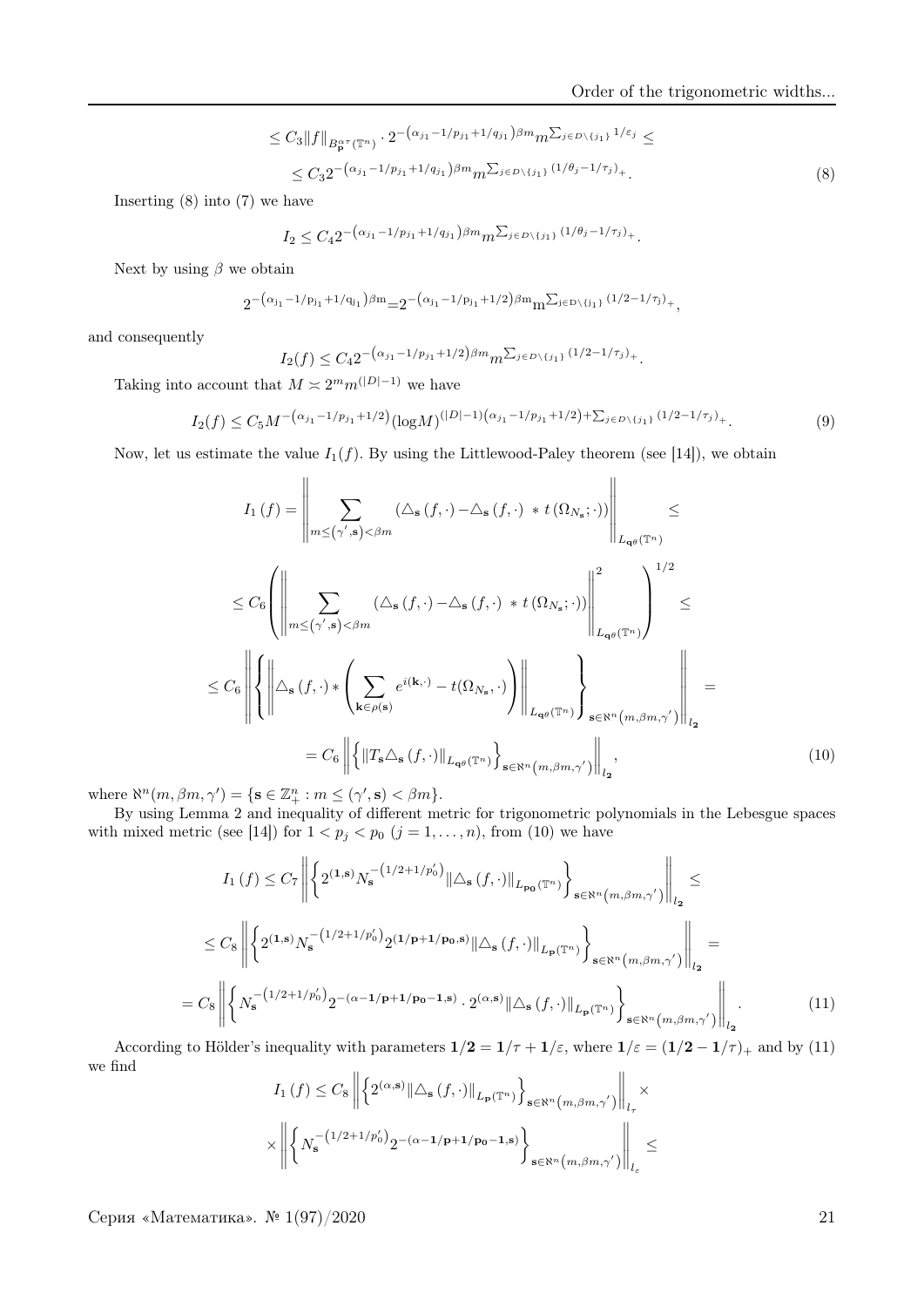$$
\leq C_8 \|f\|_{B_{\mathbf{p}}^{\alpha\tau}(\mathbb{T}^n)} \left\| \left\{ N_s^{-(1/2+1/p'_0)} 2^{-(\alpha-1/\mathbf{p}+1/\mathbf{p_0}-1,\mathbf{s})} \right\}_{\mathbf{s}\in\aleph^n(m,\beta m,\gamma')} \right\|_{l_\varepsilon} \leq
$$
  

$$
\leq C_8 \left\| \left\{ N_s^{-(1/2+1/p'_0)} 2^{-(\alpha-1/\mathbf{p}+1/\mathbf{p_0}-1,\mathbf{s})} \right\}_{\mathbf{s}\in\aleph^n(m,\beta m,\gamma')} \right\|_{l_\varepsilon}
$$
(12)

for any function  $f \in B_{\mathbf{p}}^{\alpha \tau}(\mathbb{T}^n)$ .

By continuing (12), according to the Lemma 4 we have

$$
I_{1}(f) \leq C_{8} 2^{-\left(1/2+1/p'_{0}\right)\left(\alpha_{j_{1}}-1/p_{j_{1}}+1/p_{0}\right)m} \times
$$
\n
$$
\times \left\| \left\{ 2^{\left(1/2+1/p'_{0}\right)\left(\alpha-1/\mathbf{p}+1/\mathbf{p_{0}}-1,\mathbf{s}\right)} \cdot 2^{-\left(\alpha-1/\mathbf{p}+1/\mathbf{p_{0}}-1,\mathbf{s}\right)} \right\}_{\mathbf{s} \in \mathbb{N}^{n}\left(m,\beta m,\gamma'\right)} \right\|_{l_{\varepsilon}} =
$$
\n
$$
= C_{8} 2^{-\left(1/2+1/p'_{0}\right)\left(\alpha_{j_{1}}-1/p_{j_{1}}+1/p_{0}\right)m} \times
$$
\n
$$
\times \left\| \left\{ 2^{-\left(1/2+1/p'_{0}\right)\left(\alpha-1/\mathbf{p}+1/\mathbf{p_{0}}-1,\mathbf{s}\right)} \right\}_{\mathbf{s} \in \mathbb{N}^{n}\left(m,\beta m,\gamma'\right)} \right\|_{l_{\varepsilon}} \leq
$$
\n
$$
\leq C_{8} 2^{-\left(1/2+1/p'_{0}\right)\left(\alpha_{j_{1}}-1/p_{j_{1}}+1/p_{0}\right)m} \left\| \left\{ 2^{-\left(1/2+1/p'_{0}\right)\left(\alpha-1/\mathbf{p}+1/\mathbf{p_{0}}-1,\mathbf{s}\right)} \right\}_{\mathbf{s} \in Y^{n}\left(m,\gamma'\right)} \right\|_{l_{\varepsilon}} \leq
$$
\n
$$
\leq C_{9} 2^{-\left(1/2+1/p'_{0}\right)\left(\alpha_{j_{1}}-1/p_{j_{1}}+1/p_{0}\right)m} 2^{-\left(1/2+1/p'_{0}\right)\left(\alpha_{j_{1}}-\frac{1}{p_{j_{1}}}+\frac{1}{p_{0}}-1\right)m} 2^{-\left(1/2+p'_{0}\right)\left(j_{1}} 1/\varepsilon_{j}\right)} =
$$
\n
$$
= C_{9} 2^{-\left(\alpha_{j_{1}}-1/p_{j_{1}}+1/2\right)m} 2^{-\left(1/2+1/p'_{0}\right)\left(\frac{1}{2}-1/p'_{j}\right)} ,
$$

as  $(\alpha_j - 1/p_j + 1/p_0 - 1) / (\alpha_{j_1} - 1/p_{j_1} + 1/p_0 - 1) > \gamma'_j$  at  $j \notin D$ . Taking into account that  $M \approx 2^m m^{(|D|-1)}$  we find

$$
I_2(f) \le C_{10} M^{-\left(\alpha_{j_1} - 1/p_{j_1} + 1/2\right)} (\log M)^{(|D|-1)\left(\alpha_{j_1} - 1/p_{j_1} + 1/2\right) + \sum_{j \in D \setminus \{j_1\}} (1/2 - 1/\tau_j)_+}.
$$
\n(13)

Inserting  $(9)$  and  $(13)$  into  $(6)$  we obtain the inequality, which gives the upper estimate in  $(4)$ . For the proof of the lower estimate we consider the following value

$$
e_M(F)_V = \sup_{f \in F} \inf_{\{b_j, \mathbf{k}_j\}_{j=1}^M} \left\| f - \sum_{j=1}^M b_j e^{i(\mathbf{k}_j, \mathbf{x})} \right\|_V,
$$

which is called the best  $M$ -term appoximation of the class  $F$  in metric space  $V$ .

Moreover, by the definition, the following inequality holds

$$
e_M(F)_V \le d_M^T(F,V).
$$

By using the condition  $2 < q_j$   $(j = 1, ..., n)$  we have

$$
e_M(f)_{L_2(\mathbb{T}^n)} \leq C_{11}e_M(f)_{L_{\mathbf{q}\theta}(\mathbb{T}^n)}.
$$

For the proof of the lower estimate we will use double relation, which follows from the general results of S.M. Nikol'skii (see [15]). According to this relation for any function  $f \in L_2(\mathbb{T}^n)$  the following equality holds

$$
e_M(f)_{L_2(\mathbb{T}^n)} = \inf_{\Omega_M} \sup_{P \in \mathcal{L}^\perp, \|P\|_{L_2(\mathbb{T}^n)} \le 1} \left| \int_{\mathbb{T}^n} f(\mathbf{x}) P(\mathbf{x}) d\mathbf{x} \right|, \tag{14}
$$

where  $\mathcal L$  is a linear span of a system of functions  $\{e^{i(\mathbf{k}, \mathbf{x})}\}_{\mathbf{k}\in\Omega_M}$ .

We consider the function

$$
f(\mathbf{x}) = m^{-\sum_{j \in D' \setminus \{j_1\}} 1/\tau_j} \sum_{m \le (\gamma', \mathbf{s_0}) < m+n} \prod_{j=1}^n 2^{-(\alpha_j + 1 - 1/p_j)s_j^0} \sum_{\mathbf{k} \in \rho(\mathbf{s_0})} e^{i(\mathbf{k}, \mathbf{x})},
$$

where  $D' = \{j \in D : 2 < \tau_j\} \cup \{j_1\}$ ,  $\mathbf{s_0} = (s_1^0, \ldots, s_n^0), s_j^0 = s_j \text{ at } j \in D' \text{ and } s_j^0 = 0 \text{ at } j \notin D'.$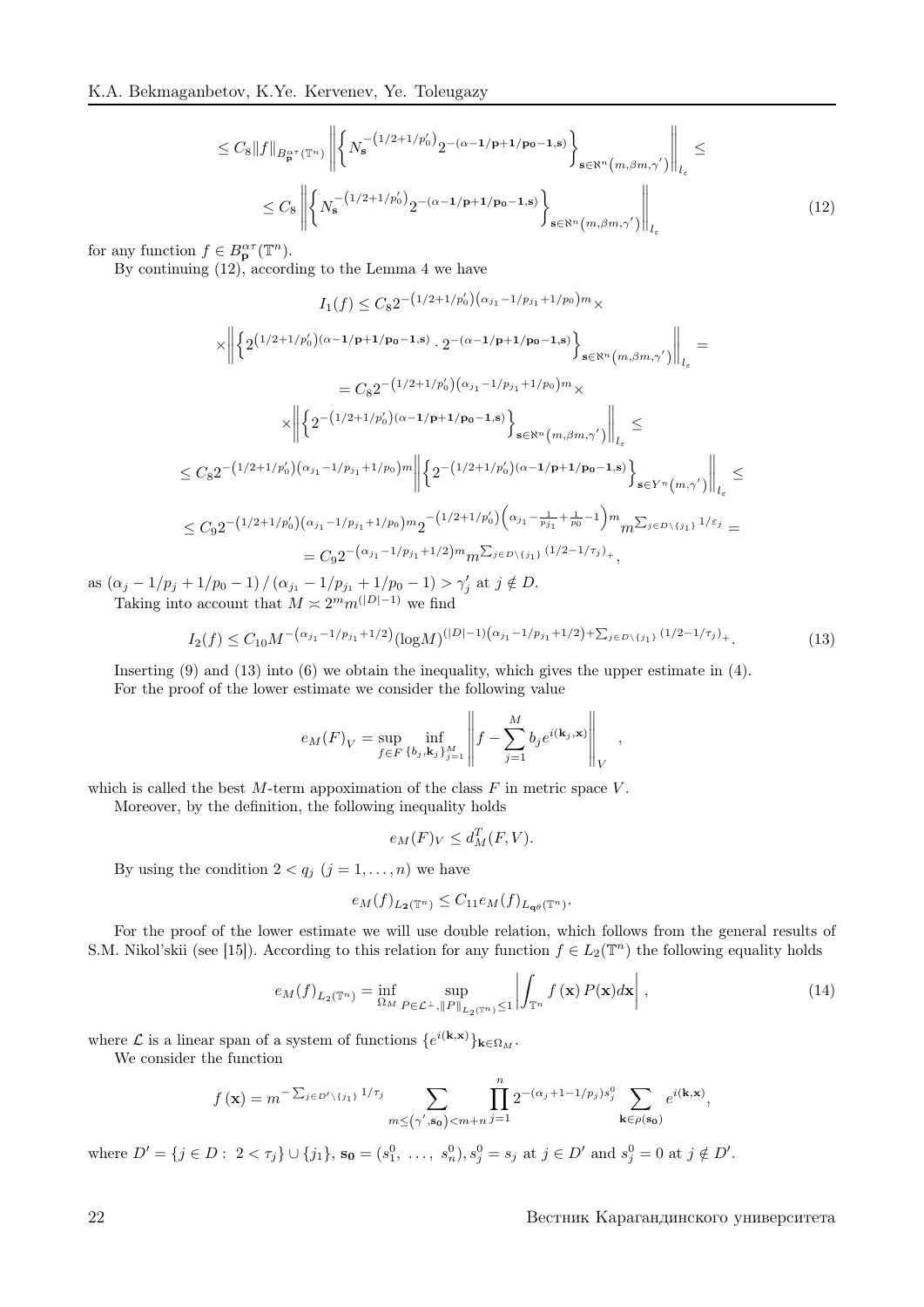In the paper [16] it was proved that the function  $C_{12} f(\mathbf{x})$  belongs to the class  $B_{\mathbf{p}}^{\alpha \tau}(\mathbb{T}^n)$ . Let us construct the function  $P(x)$  satisfying the condition (14). Let

$$
u(\mathbf{x}) = \sum_{(\gamma', \mathbf{s_0}) \le m} \sum_{\mathbf{k} \in \rho(\mathbf{s_0})} e^{i(\mathbf{k}, \mathbf{x})},\tag{15}
$$

and  $\Omega_M$  be an arbitrary collection of integer vectors  $\mathbf{k} = (k_1, \ldots, k_n)$ .

We denote by

$$
v(\mathbf{x}) = \sum_{(\gamma', \mathbf{s_0}) \le m} \sum_{\mathbf{k} \in \rho(\mathbf{s_0})} e^{i(\mathbf{k}, \mathbf{x})}
$$

the function, containing only those terms of (15), for which  $\mathbf{k} \in \Omega_M$ . By Minkowski's inequality and Parseval's equality for function  $w(\mathbf{x}) = u(\mathbf{x}) - v(\mathbf{x})$  we have

$$
\|\omega\|_{L_2(\mathbb{T}^n)} \le C_{13} M^{1/2}.
$$

We consider the function  $P(\mathbf{x}) = C_{13}^{-1} M^{-1/2} w(\mathbf{x})$ , then  $||P||_{L_2(\mathbb{T}^n)} \leq 1$ . Since the function  $w(\mathbf{x}) = u(\mathbf{x}) - v(\mathbf{x})$ does not contain the harmonics from  $\Omega_M$ , then function  $P \in \mathcal{L}^\perp$ . Thus, the function  $P(\mathbf{x})$  satisfies the conditions from (14).

According to (14) and by Lemma 5 we obtain

$$
e_M(f)_{L_2(\mathbb{T}^n)} \geq C_{14}M^{-1/2} \left| \int_{\mathbb{T}^n} f(\mathbf{x}) \, \omega(\mathbf{x}) d\mathbf{x} \right| \geq
$$
  
\n
$$
\geq C_{14}M^{-1/2}m^{-\sum_{j\in D'\backslash\{j_1\}}1/\tau_j} \sum_{(\gamma',\mathbf{s_0})=m} \prod_{j=1}^n 2^{-(\alpha_j+1-1/p_j)s_j^0} \sum_{\mathbf{k}\in \rho(\mathbf{s_0})} 1 =
$$
  
\n
$$
\geq C_{14}M^{-1/2}m^{-\sum_{j\in D'\backslash\{j_1\}}1/\tau_j} \sum_{(\gamma',\mathbf{s_0})=m} \prod_{j=1}^n 2^{-(\alpha_j-1/p_j)s_j^0} =
$$
  
\n
$$
= C_{14}M^{-1/2}m^{-\sum_{j\in D'\backslash\{j_1\}}1/\tau_j} \left\| \left\{ 2^{-(\alpha_{j_1}-1/p_{j_1})(1,\mathbf{s})} \right\}_{\mathbb{N}^{|D|}(1,\mathbf{s})} \right\|_{l_1} \asymp
$$
  
\n
$$
\asymp M^{-1/2}m^{-\sum_{j\in D'\backslash\{j_1\}}1/\tau_j} \cdot 2^{-(\alpha_{j_1}-1/p_{j_1})m}m^{(|D|-1)}, \tag{16}
$$

where  $\bar{\mathbf{s}} = (s_{j_1}, \dots, s_{j_{|D|}}).$ 

Taking into account that  $M \approx 2^m m^{(|D|-1)}$  from (16) we have

$$
e_M(f)_{L_2(\mathbb{T}^n)} \ge C_{15} 2^{-\left(\alpha_{j_1} - 1/p_{j_1} + 1/2\right)m} m^{\sum_{j \in D \setminus \{j_1\}} (1/2 - 1/\tau_j)} +
$$
  
= 
$$
C_{16} M^{-\left(\alpha_{j_1} - 1/p_{j_1} + 1/2\right)} (\log M)^{(|D|-1)} (\alpha_{j_1} - 1/p_{j_1} + 1/2) + \sum_{j \in D \setminus \{j_1\}} (1/2 - 1/\tau_j) +
$$
 (17)

By (17) lower estimate in (4) follows.

Remark. Note, that for  $\mathbf{p} = (p, \ldots, p)$ ,  $\tau = (\tau, \ldots, \tau)$  and  $\mathbf{q} = \theta = (q, \ldots, q)$  the statement of the theorem coincides with the corresponding result of A.S. Romanyuk [7].

#### Acknowledgments

Research was partially supported by the grant of the Science Committee of Ministry of Education and Science of the Republic of Kazakhstan (grants AP05132071, AP05132590).

#### References

1 Ismagilov R.S. Diameter of the sets in normed linear spaces and the approximation of functions by trigonometric polynomials / R.S. Ismagilov // Russian Mathematical Surveys. — 1974. — Vol. 29, Is. 3.  $-$  P. 169–186.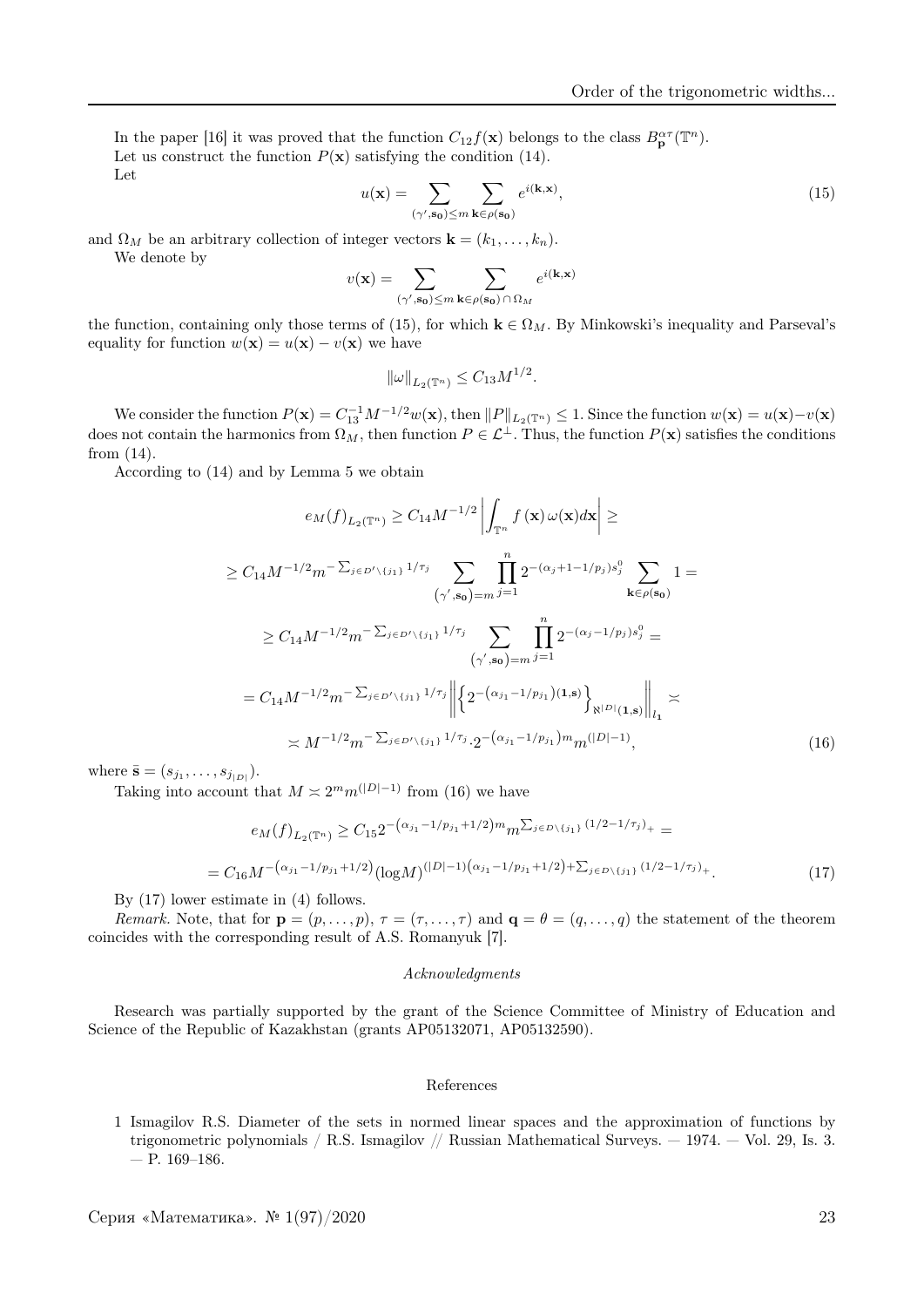- 2 Белинский Э.С. Приближение периодических функций многих переменных «плавающей» системой экспонент и тригонометрические поперечники / Э.С. Белинский // Доклады АН СССР. — 1985. — Т. 284, № 6. — С. 1294–1297.
- 3 Mayorov V.E. Trigonometric diameters of the Sobolev classes  $W_p^r$  in the space  $L_q$  / V.E. Mayorov // Mathematical notes.  $-1986. -$  Vol. 40, Is. 2.  $-$  P. 590–597.
- 4 Makovoz Y. On trigonometric n-widths and their generalization / Y. Makovoz // Journal of approximation theory.  $-1984. -$  Vol. 41, Is. 4.  $-$  P. 361–366.
- 5 Магарил-Ильяев Г.Г. Тригонометрические поперечники соболевских классов функций на  $R^n$  / Г.Г. Магарил-Ильяев // Труды МИАН СССР. — 1988. — Т. 181. — С. 147–155.
- 6 Temlyakov V.N. Approximations of functions with bounded mixed derivative / V.N. Temlyakov // Proc. Steklov Inst. Math. — 1989. — Vol. 178. — P. 1–121.
- 7 Romanyuk A.S. Kolmogorov and trigonometric widths of the Besov classes  $B_{p,\theta}^r$  of multivariate periodic functions / A.S. Romanyuk // Sbornik: Mathematics.  $-2006. -$  Vol. 197, Is. 1.  $-$  P. 69–93.
- 8 Bazarkhanov D.B. Estimates for certain approximation characteristics of Nikol'skii-Besov spaces with generalized mixed smoothness / D.B. Bazarkhanov // Doklady mathematics.  $-$  2009.  $-$  Vol. 79, Is. 3.  $-$ P. 305–308.
- 9 Bekmaganbetov K.A. On the order of the trigonometric diameter of the anisotropic Nikol'skii-Besov class in the metric anisotropic Lorentz spaces / K.A. Bekmaganbetov, Yе. Toleugazy // Analysis Mathematica.  $-2019. - Vol. 45$ , Is.  $2. - P. 237-247.$
- 10 Белинский Э.С. О наименьшей величине норм смешанных производных тригонометрических полиномов с заданным числом гармоник / Э.С. Белинский, Э.М. Галеев // Вестн. МГУ. Сер. 1. Матем., мех. — 1991. — № 2. — С. 3–7.
- 11 Акишев Г. Оценки тригонометрических поперечников классов в пространстве Лоренца / Г. Акишев // Мат. журн. − 2012. − Т. 12, №. 4. − С. 41–57.
- 12 Nursultanov E.D. Interpolation theorems for anisotropic function spaces and their applications / E.D. Nursultanov // Doklady mathematics.  $-2004. -$  Vol. 69, Is. 1.  $-$  P. 16–19.
- 13 Bekmaganbetov K.A. Order of the orthoprojection widths of the anisotropic Nikol'skii Besov classes in the anisotropic Lorentz space / K.A. Bekmaganbetov, Y. Toleugazy // Eurasian Mathematical Journal.  $-2016. - Vol. 7, No. 3. - P. 8-16.$
- 14 Nikol'skii S.M. Approximation of classes of functions of several variables and embeding theorems. Springer-Verlag, Berlin, 1975. — 428 p.
- 15 Никольский С.М. Приближение функций тригонометрическими полиномами в среднем / С.М. Никольский // Изв. АН СССР. Сер. матем. — 1946. — Т. 10, № 3. — C. 207–256.
- 16 Бекмаганбетов К.А. О порядках приближения класса Бесова в метрике анизотропных пространств Лоренца / К.А. Бекмаганбетов // Уфим. матем. журн. — 2009. — Т. 1, № 2. — С. 9–16.

### Қ.А. Бекмағанбетов, Қ.Е. Кервенев, Е. Төлеуғазы

# Анизотропты Лоренц кеңiстiгiндегi метрикасындағы аралас метрикалы Никольский-Бесов класындағы тригонометриялық көлденеңнiң ретi

Тригонометриялық көлденең ұғымын бiрөлшемдi жағдайда алғаш рет Р.С. Исмагилов енгiздi және үзiлiссiз функциялар кеңiстiгiнде бiрқатар кластар үшiн оларға бағалаулар белгiледi. Көп айнымалы функциялар үшiн  $L_q$  кеңiстiгiнде Соболевтiң  $W_p^r$ , Никольскийдiң  $H_p^r$  кластарындағы тригонометриялық көлденеңдер үшiн дәл бағалауларды Э.С.Белинский, В.Е. Майоров, Ю. Маковоз, Г.Г. Магарил-Ильяев, В.Н. Темляков анықтады. Бұл есепті  $B^{\mathbf{r}}_{pq}$  Бесов класы үшін А.С. Романюк, Д.Б. Базарханов зерттедi. Анизотропты Никольский-Бесов  $B^{\alpha \tau}_{\mathbf{p}r}(\mathbb{T}^n)$  класы үшiн тригонометриялық көлденең анизотропты Лоренц кеңiстiктерi метрикасында К.А. Бекмаганбетов және Е. Төлеуғазымен табылды.

Кiлт сөздер: тригонометриялық көлденең, анизотропты Лоренц кеңiстiктерi, аралас метрикалы Никольский-Бесов класы.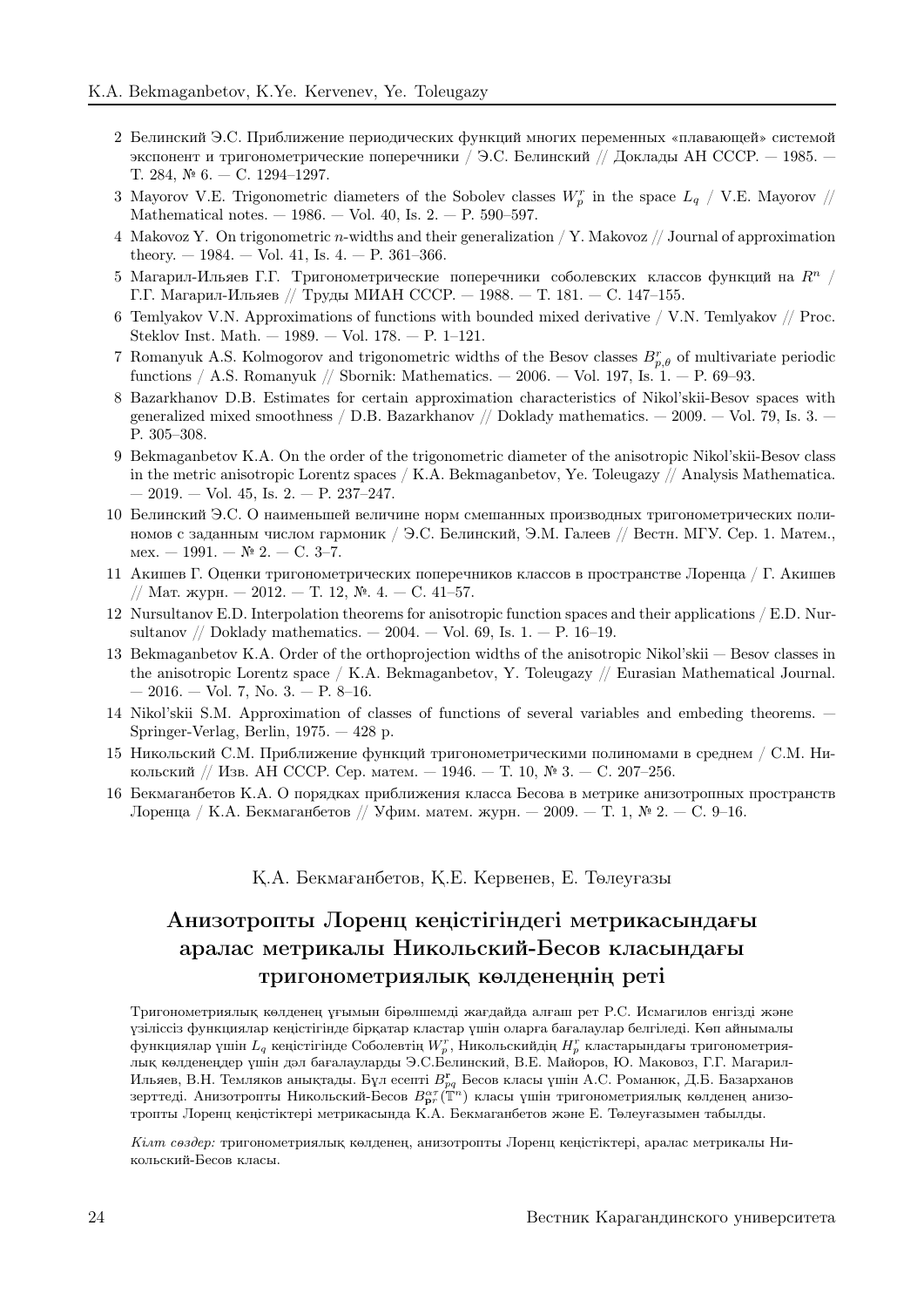### К.А. Бекмаганбетов, К.Е. Кервенев, Е. Толеугазы

# Порядок тригонометрического поперечника класса Никольского-Бесова со смешанной метрикой в метрике анизотропного пространства Лоренца

Понятие тригонометрического поперечника в одномерном случае впервые введено Р.С. Исмагиловым и им были установлены оценки для некоторых классов в пространстве непрерывных функций. Для функций многих переменных точные порядки тригонометрических поперечников класса Соболева  $W_p^r$ , Никольского  $H_p^r$  в пространстве  $L_q$  установлены Э.С.Белинским, В.Е. Майоровым, Ю. Маковозом, Г.Г. Магарил-Ильяевым, В.Н. Темляковым. Эта задача для класса Бесова  $B_{pq}^{\mathbf{r}}$  исследована А.С. Романюком и Д.Б. Базархановым. Тригонометрический поперечник для анизотропного класса Никольского-Бесова  $B^{\alpha\tau}_{\bf p r}(\mathbb{T}^n)$  в метрике анизотропных пространств Лоренца  $L_{\bf q\theta}(\mathbb{T}^n)$  был найден К.А. Бекмаганбетовым и Е. Толеугазы.

Ключевые слова: тригонометрический поперечник, анизотропные пространства Лоренца, класс Никольского-Бесова со смешанной метрикой.

#### References

- 1 Ismagilov, R.S. (1974). Diameter of the sets in normed linear spaces and the approximation of functions by trigonometric polynomials. Russian Mathematical Surveys, 29, 3, 169–186.
- 2 Belinsky, E.S. (1985). Priblizhenie periodicheskikh funktsii mnohikh peremennykh «plavaiushchei» sistemoi eksponent i trihonometricheskie poperechniki [Approximation of periodic functions of several variables by «floating» system of exponentials, and trigonometric widths]. Doklady AN SSSR — Reports of the USSR Academy of Sciences, 284, 6, 1294–1297 [in Russian].
- 3 Mayorov, V.E. (1986). Trigonometric diameters of the Sobolev classes  $W_p^r$  in the space  $L_q$ . Mathematical notes, 40, 2, 590–597.
- 4 Makovoz, Y. (1984). On trigonometric n-widths and their generalization. Journal of approximation theory, 41, 4, 361–366.
- 5 Magaril-Il'yaev, G.G. (1988). Trihonometricheskie poperechniki sobolevskikh klassov funktsii na  $R<sup>n</sup>$ [Trigonometric widths of Sobolev classes of function on  $R<sup>n</sup>$ ]. Trudy Matematicheskoho Instituta imeni V.A. Steklova — Proceedings V.A. Steklov Math. Inst., 181, 147–155 [in Russian].
- 6 Temlyakov, V.N. (1989). Approximations of functions with bounded mixed derivative. Proc. Steklov Inst. Math., 178, 1–121.
- 7 Romanyuk, A.S. (2006). Kolmogorov and trigonometric widths of the Besov classes  $B_{p,\theta}^r$  of multivariate periodic functions. Sbornik: Mathematics, 197, 1, 69–93.
- 8 Bazarkhanov, D.B. (2009). Estimates for certain approximation characteristics of Nikol'skii-Besov spaces with generalized mixed smoothness. Doklady mathematics, 79, 3, 305–308.
- 9 Bekmaganbetov, K.A. & Toleugazy, Y. (2019). On the order of the trigonometric diameter of the anisotropic Nikol'skii-Besov class in the metric anisotropic Lorentz spaces. Analysis Mathematica, 45, 2, 237–247.
- 10 Belinskii, E.S. & Galeev, E.M. (1991). O naimenshei velichine norm smeshannykh proizvodnykh trihonometricheskikh polinomov s zadannym chislom harmonik [On the smallest value of mixed derivatives of trigonometric polynomials with fixed number of harmonics]. Vestnik Moskovskoho universiteta. Seriia 1: Matematika. Mekhanika — Moscow University Bulletin. Ser. 1. Math., mech., 2, 3–7 [in Russian].
- 11 Akishev, G. (2012). Otsenki trihonometricheskikh poperechnikov klassov v prostranstve Lorentsa [Estimates of trigonometric width of classes in the Lorentz space]. Matematicheskii zhurnal — Mathematical Journal, 12, 4, 41–57 [in Russian].
- 12 Nursultanov, E.D. (2004). Interpolation theorems for anisotropic function spaces and their applications. Doklady mathematics, 69, 1, 16–19.
- 13 Bekmaganbetov, K.A. & Toleugazy, Y. (2016). Order of the orthoprojection widths of the anisotropic Nikol'skii–Besov classes in the anisotropic Lorentz space. Eurasian Mathematical Journal, 7, 3, 8–16.